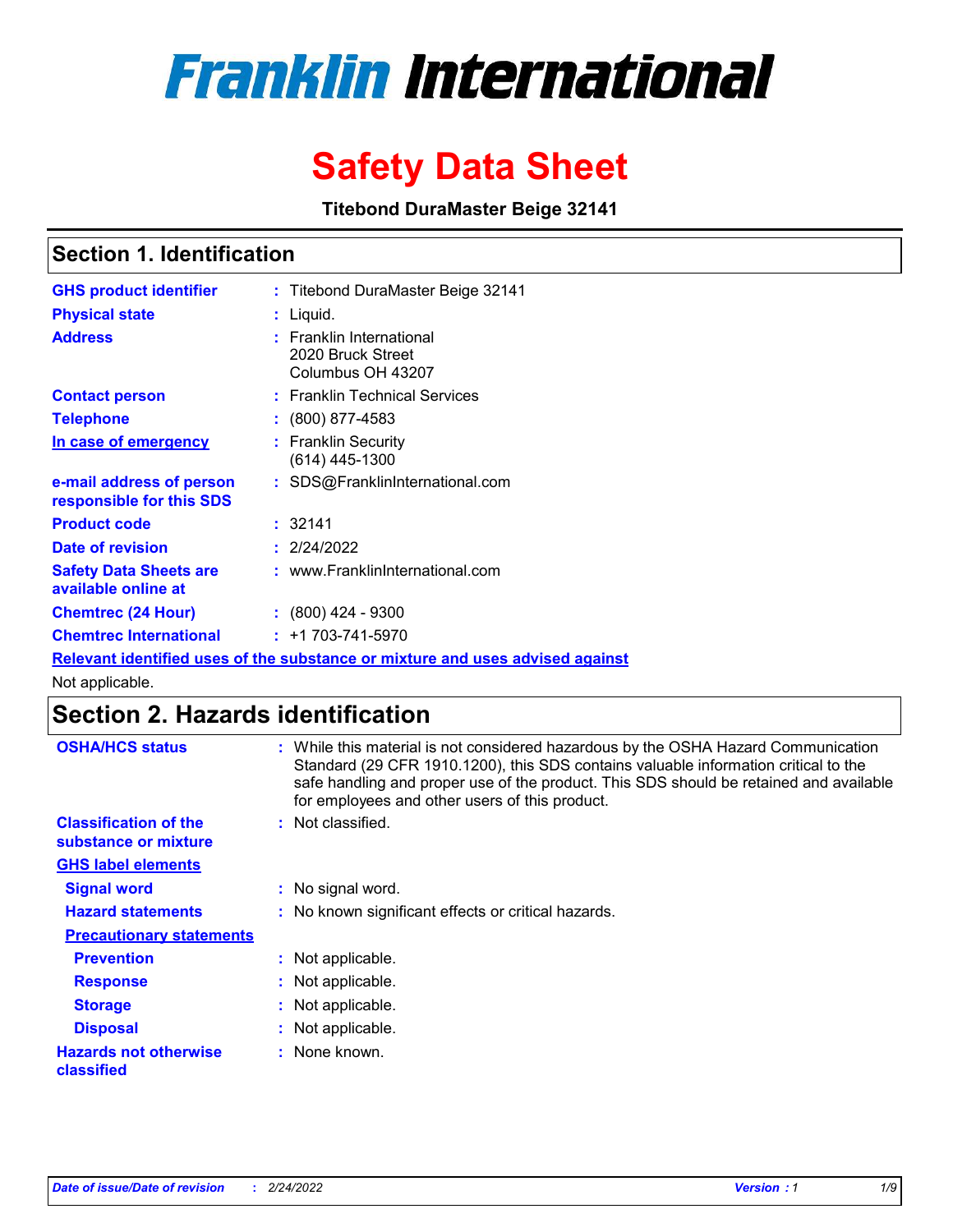# **Section 3. Composition/information on ingredients**

**Substance/mixture :** Mixture

Any concentration shown as a range is to protect confidentiality or is due to batch variation.

**There are no ingredients present which, within the current knowledge of the supplier and in the concentrations applicable, are classified as hazardous to health or the environment and hence require reporting in this section. Occupational exposure limits, if available, are listed in Section 8.**

# **Section 4. First aid measures**

| <b>Description of necessary first aid measures</b> |                                                                                                                                                                                                                                                                                                                                                |
|----------------------------------------------------|------------------------------------------------------------------------------------------------------------------------------------------------------------------------------------------------------------------------------------------------------------------------------------------------------------------------------------------------|
| <b>Eye contact</b>                                 | : Immediately flush eyes with plenty of water, occasionally lifting the upper and lower<br>eyelids. Check for and remove any contact lenses. Get medical attention if irritation<br>occurs.                                                                                                                                                    |
| <b>Inhalation</b>                                  | : Remove victim to fresh air and keep at rest in a position comfortable for breathing. Get<br>medical attention if needed.                                                                                                                                                                                                                     |
| <b>Skin contact</b>                                | : Flush contaminated skin with plenty of water. Remove contaminated clothing and<br>shoes. Get medical attention if needed.                                                                                                                                                                                                                    |
| <b>Ingestion</b>                                   | : Wash out mouth with water. Remove victim to fresh air and keep at rest in a position<br>comfortable for breathing. If material has been swallowed and the exposed person is<br>conscious, give small quantities of water to drink. Do not induce vomiting unless<br>directed to do so by medical personnel. Get medical attention if needed. |
| Most important symptoms/effects, acute and delayed |                                                                                                                                                                                                                                                                                                                                                |
| <b>Potential acute health effects</b>              |                                                                                                                                                                                                                                                                                                                                                |
| Eye contact                                        | : This product may irritate eyes upon contact.                                                                                                                                                                                                                                                                                                 |
| <b>Inhalation</b>                                  | : No known significant effects or critical hazards.                                                                                                                                                                                                                                                                                            |
| <b>Skin contact</b>                                | : No known significant effects or critical hazards.                                                                                                                                                                                                                                                                                            |
| <b>Ingestion</b>                                   | : No known significant effects or critical hazards.                                                                                                                                                                                                                                                                                            |
| <b>Over-exposure signs/symptoms</b>                |                                                                                                                                                                                                                                                                                                                                                |
| <b>Eye contact</b>                                 | : No specific data.                                                                                                                                                                                                                                                                                                                            |
| <b>Inhalation</b>                                  | : No specific data.                                                                                                                                                                                                                                                                                                                            |
| <b>Skin contact</b>                                | : No specific data.                                                                                                                                                                                                                                                                                                                            |
| <b>Ingestion</b>                                   | : No specific data.                                                                                                                                                                                                                                                                                                                            |
|                                                    | Indication of immediate medical attention and special treatment needed, if necessary                                                                                                                                                                                                                                                           |
| <b>Notes to physician</b>                          | : Treat symptomatically. Contact poison treatment specialist immediately if large<br>quantities have been ingested or inhaled.                                                                                                                                                                                                                 |
| <b>Specific treatments</b>                         | : No specific treatment.                                                                                                                                                                                                                                                                                                                       |
| <b>Protection of first-aiders</b>                  | : No action shall be taken involving any personal risk or without suitable training.                                                                                                                                                                                                                                                           |
|                                                    |                                                                                                                                                                                                                                                                                                                                                |

**See toxicological information (Section 11)**

### **Section 5. Fire-fighting measures**

| <b>Extinguishing media</b>                           |                                                                                       |
|------------------------------------------------------|---------------------------------------------------------------------------------------|
| <b>Suitable extinguishing</b><br>media               | : Use an extinguishing agent suitable for the surrounding fire.                       |
| <b>Unsuitable extinguishing</b><br>media             | : None known.                                                                         |
| <b>Specific hazards arising</b><br>from the chemical | : In a fire or if heated, a pressure increase will occur and the container may burst. |
| <b>Hazardous thermal</b><br>decomposition products   | : No specific data.                                                                   |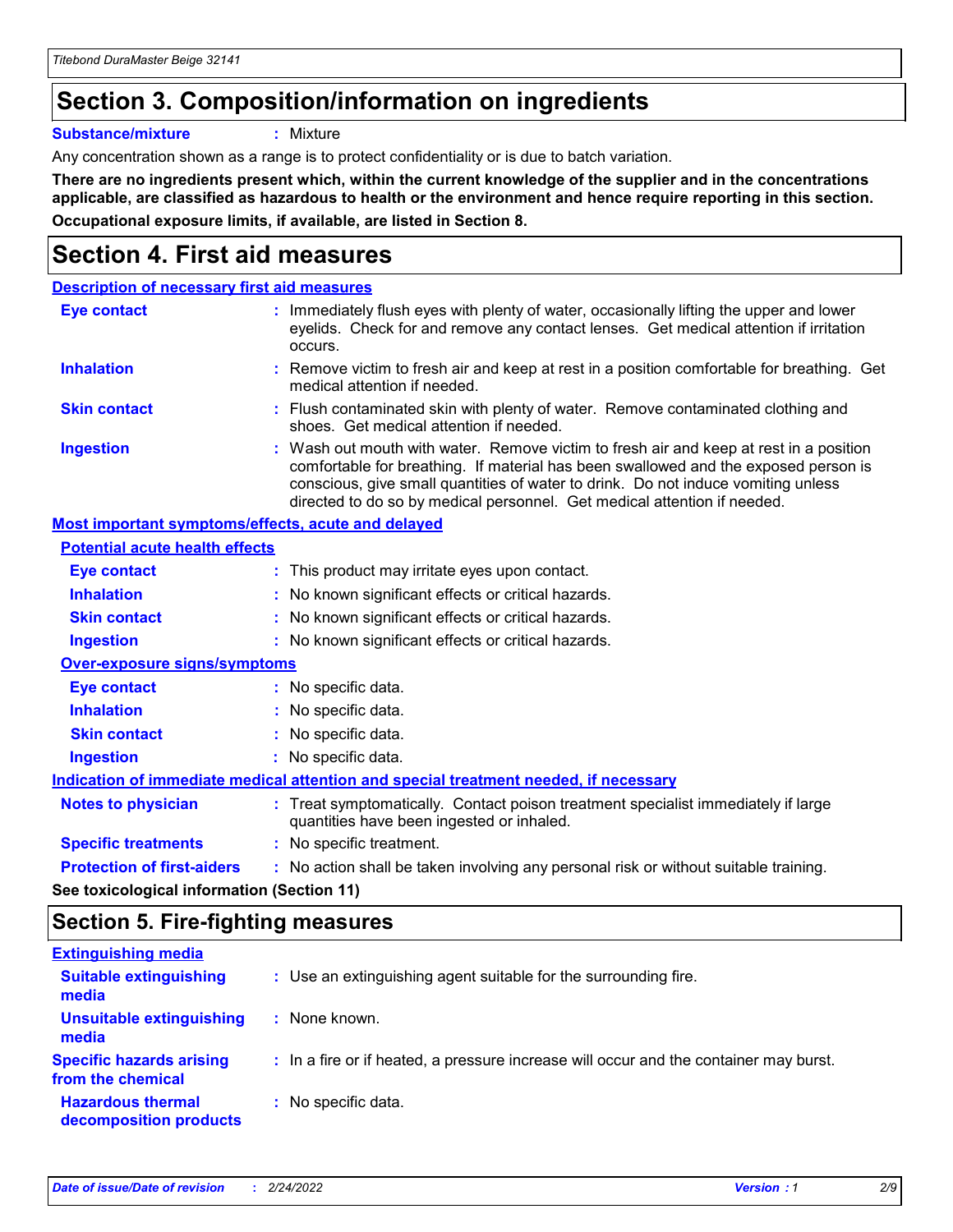### **Section 5. Fire-fighting measures**

| <b>Special protective actions</b><br>for fire-fighters   | : Promptly isolate the scene by removing all persons from the vicinity of the incident if<br>there is a fire. No action shall be taken involving any personal risk or without suitable<br>training. |
|----------------------------------------------------------|-----------------------------------------------------------------------------------------------------------------------------------------------------------------------------------------------------|
| <b>Special protective</b><br>equipment for fire-fighters | Fire-fighters should wear appropriate protective equipment and self-contained breathing<br>apparatus (SCBA) with a full face-piece operated in positive pressure mode.                              |

# **Section 6. Accidental release measures**

| <b>Personal precautions, protective equipment and emergency procedures</b> |  |                                                                                                                                                                                                                                                                                                                                                                                                                                                                                                                                                                                            |
|----------------------------------------------------------------------------|--|--------------------------------------------------------------------------------------------------------------------------------------------------------------------------------------------------------------------------------------------------------------------------------------------------------------------------------------------------------------------------------------------------------------------------------------------------------------------------------------------------------------------------------------------------------------------------------------------|
| <b>For non-emergency</b><br>personnel                                      |  | : No action shall be taken involving any personal risk or without suitable training.<br>Evacuate surrounding areas. Keep unnecessary and unprotected personnel from<br>entering. Do not touch or walk through spilled material. Put on appropriate personal<br>protective equipment.                                                                                                                                                                                                                                                                                                       |
| For emergency responders                                                   |  | : If specialized clothing is required to deal with the spillage, take note of any information in<br>Section 8 on suitable and unsuitable materials. See also the information in "For non-<br>emergency personnel".                                                                                                                                                                                                                                                                                                                                                                         |
| <b>Environmental precautions</b>                                           |  | : Avoid dispersal of spilled material and runoff and contact with soil, waterways, drains<br>and sewers. Inform the relevant authorities if the product has caused environmental<br>pollution (sewers, waterways, soil or air).                                                                                                                                                                                                                                                                                                                                                            |
| <b>Methods and materials for containment and cleaning up</b>               |  |                                                                                                                                                                                                                                                                                                                                                                                                                                                                                                                                                                                            |
| <b>Small spill</b>                                                         |  | : Stop leak if without risk. Move containers from spill area. Dilute with water and mop up<br>if water-soluble. Alternatively, or if water-insoluble, absorb with an inert dry material and<br>place in an appropriate waste disposal container. Dispose of via a licensed waste<br>disposal contractor.                                                                                                                                                                                                                                                                                   |
| <b>Large spill</b>                                                         |  | : Stop leak if without risk. Move containers from spill area. Prevent entry into sewers,<br>water courses, basements or confined areas. Wash spillages into an effluent treatment<br>plant or proceed as follows. Contain and collect spillage with non-combustible,<br>absorbent material e.g. sand, earth, vermiculite or diatomaceous earth and place in<br>container for disposal according to local regulations (see Section 13). Dispose of via a<br>licensed waste disposal contractor. Note: see Section 1 for emergency contact<br>information and Section 13 for waste disposal. |
|                                                                            |  |                                                                                                                                                                                                                                                                                                                                                                                                                                                                                                                                                                                            |

### **Section 7. Handling and storage**

#### **Precautions for safe handling**

| <b>Protective measures</b>                                                | : Put on appropriate personal protective equipment (see Section 8).                                                                                                                                                                                                                                                                                                                                                                                                                                                                                                                                                                                      |
|---------------------------------------------------------------------------|----------------------------------------------------------------------------------------------------------------------------------------------------------------------------------------------------------------------------------------------------------------------------------------------------------------------------------------------------------------------------------------------------------------------------------------------------------------------------------------------------------------------------------------------------------------------------------------------------------------------------------------------------------|
| <b>Advice on general</b><br>occupational hygiene                          | : Eating, drinking and smoking should be prohibited in areas where this material is<br>handled, stored and processed. Workers should wash hands and face before eating,<br>drinking and smoking. Remove contaminated clothing and protective equipment before<br>entering eating areas. See also Section 8 for additional information on hygiene<br>measures.                                                                                                                                                                                                                                                                                            |
| <b>Conditions for safe storage,</b><br>including any<br>incompatibilities | Store between the following temperatures: 5 to 38°C (41 to 100.4°F). Store in<br>accordance with local regulations. Store in original container protected from direct<br>sunlight in a dry, cool and well-ventilated area, away from incompatible materials (see<br>Section 10) and food and drink. Keep container tightly closed and sealed until ready for<br>use. Containers that have been opened must be carefully resealed and kept upright to<br>prevent leakage. Do not store in unlabeled containers. Use appropriate containment to<br>avoid environmental contamination. See Section 10 for incompatible materials before<br>handling or use. |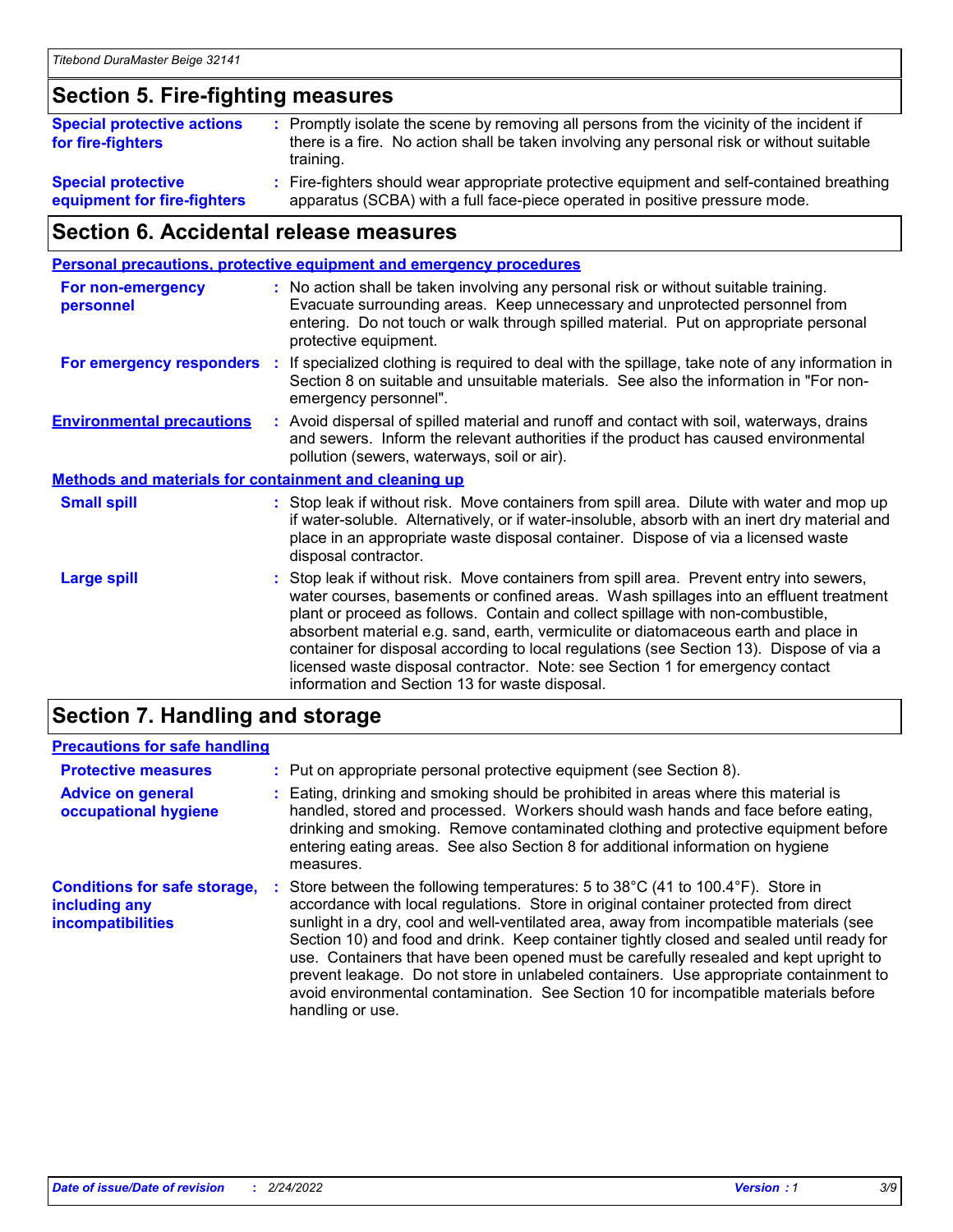# **Section 8. Exposure controls/personal protection**

#### **Control parameters**

| <b>Occupational exposure limits</b>               |                                                                                                                                                                                                                                                                                                                                                                                                   |
|---------------------------------------------------|---------------------------------------------------------------------------------------------------------------------------------------------------------------------------------------------------------------------------------------------------------------------------------------------------------------------------------------------------------------------------------------------------|
| None.                                             |                                                                                                                                                                                                                                                                                                                                                                                                   |
| <b>Appropriate engineering</b><br><b>controls</b> | : Good general ventilation should be sufficient to control worker exposure to airborne<br>contaminants.                                                                                                                                                                                                                                                                                           |
| <b>Environmental exposure</b><br><b>controls</b>  | : Emissions from ventilation or work process equipment should be checked to ensure<br>they comply with the requirements of environmental protection legislation. In some<br>cases, fume scrubbers, filters or engineering modifications to the process equipment<br>will be necessary to reduce emissions to acceptable levels.                                                                   |
| <b>Individual protection measures</b>             |                                                                                                                                                                                                                                                                                                                                                                                                   |
| <b>Hygiene measures</b>                           | : Wash hands, forearms and face thoroughly after handling chemical products, before<br>eating, smoking and using the lavatory and at the end of the working period.<br>Appropriate techniques should be used to remove potentially contaminated clothing.<br>Wash contaminated clothing before reusing. Ensure that eyewash stations and safety<br>showers are close to the workstation location. |
| <b>Eye/face protection</b>                        | : Safety eyewear complying with an approved standard should be used when a risk<br>assessment indicates this is necessary to avoid exposure to liquid splashes, mists,<br>gases or dusts. If contact is possible, the following protection should be worn, unless<br>the assessment indicates a higher degree of protection: safety glasses with side-<br>shields.                                |
| <b>Skin protection</b>                            |                                                                                                                                                                                                                                                                                                                                                                                                   |
| <b>Hand protection</b>                            | : Chemical-resistant, impervious gloves complying with an approved standard should be<br>worn at all times when handling chemical products if a risk assessment indicates this is<br>necessary.                                                                                                                                                                                                   |
| <b>Body protection</b>                            | : Personal protective equipment for the body should be selected based on the task being<br>performed and the risks involved and should be approved by a specialist before<br>handling this product.                                                                                                                                                                                               |
| <b>Other skin protection</b>                      | : Appropriate footwear and any additional skin protection measures should be selected<br>based on the task being performed and the risks involved and should be approved by a<br>specialist before handling this product.                                                                                                                                                                         |
| <b>Respiratory protection</b>                     | : Based on the hazard and potential for exposure, select a respirator that meets the<br>appropriate standard or certification. Respirators must be used according to a<br>respiratory protection program to ensure proper fitting, training, and other important<br>aspects of use.                                                                                                               |

# **Section 9. Physical and chemical properties**

| <b>Appearance</b>                                                       |                                               |
|-------------------------------------------------------------------------|-----------------------------------------------|
| <b>Physical state</b>                                                   | : Liquid. [Paste.]                            |
| <b>Color</b>                                                            | : Beige. [Dark]                               |
| <b>Odor</b>                                                             | : Characteristic. [Slight]                    |
| <b>Odor threshold</b>                                                   | $:$ Not available.                            |
| рH                                                                      | $: 6.5 \text{ to } 8$                         |
| <b>Melting point</b>                                                    | $:$ Not available.                            |
| <b>Boiling point</b>                                                    | : $100^{\circ}$ C (212 $^{\circ}$ F)          |
| <b>Flash point</b>                                                      | : Closed cup: >93.333°C (>200°F) [Setaflash.] |
| <b>Evaporation rate</b>                                                 | $:$ Not available.                            |
| <b>Flammability (solid, gas)</b>                                        | $:$ Not available.                            |
| <b>Lower and upper explosive : Not available.</b><br>(flammable) limits |                                               |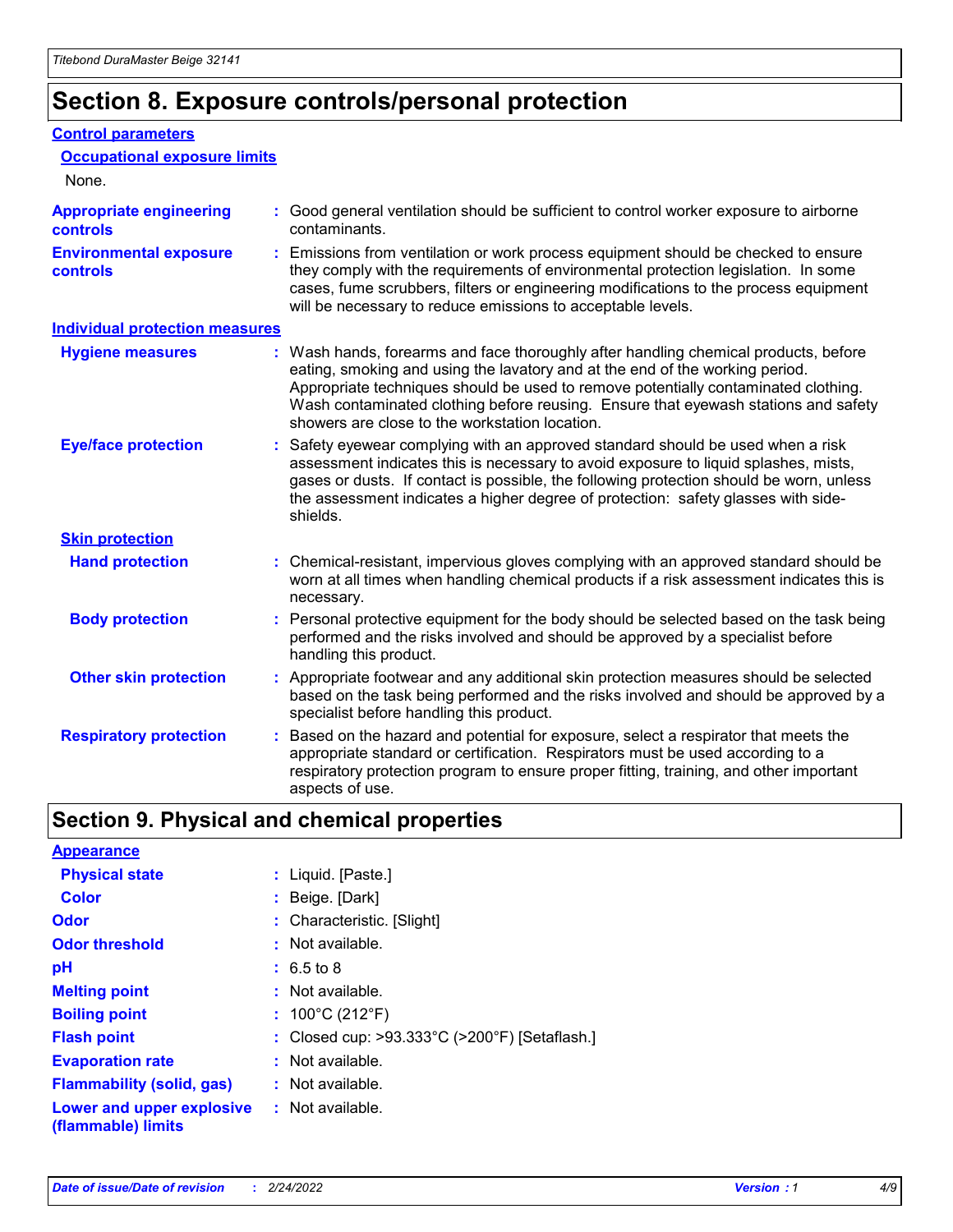### **Section 9. Physical and chemical properties**

| <b>VOC (less water, less)</b><br>exempt solvents) | $: 4$ g/l                                                                     |
|---------------------------------------------------|-------------------------------------------------------------------------------|
|                                                   | Not available.                                                                |
| <b>Vapor density</b>                              | : Not available.                                                              |
| <b>Relative density</b>                           | : 1.3                                                                         |
| <b>Solubility</b>                                 | : Very slightly soluble in the following materials: cold water and hot water. |
| <b>Solubility in water</b>                        | : Not available.                                                              |
| <b>Partition coefficient: n-</b><br>octanol/water | : Not available.                                                              |
| <b>Auto-ignition temperature</b>                  | : Not available.                                                              |
| <b>Decomposition temperature</b>                  | : Not available.                                                              |
| <b>Viscosity</b>                                  | : Not available.                                                              |

# **Section 10. Stability and reactivity**

| <b>Reactivity</b>                            | : No specific test data related to reactivity available for this product or its ingredients.              |
|----------------------------------------------|-----------------------------------------------------------------------------------------------------------|
| <b>Chemical stability</b>                    | : The product is stable.                                                                                  |
| <b>Possibility of hazardous</b><br>reactions | : Under normal conditions of storage and use, hazardous reactions will not occur.                         |
| <b>Conditions to avoid</b>                   | : No specific data.                                                                                       |
| <b>Incompatible materials</b>                | : No specific data.                                                                                       |
| <b>Hazardous decomposition</b><br>products   | : Under normal conditions of storage and use, hazardous decomposition products should<br>not be produced. |

# **Section 11. Toxicological information**

#### **Information on toxicological effects**

#### **Acute toxicity**

Not available.

#### **Irritation/Corrosion**

Not available.

#### **Sensitization**

Not available.

#### **Mutagenicity**

Not available.

#### **Carcinogenicity**

Not available.

#### **Reproductive toxicity**

Not available.

### **Teratogenicity**

Not available.

#### **Specific target organ toxicity (single exposure)**

Not available.

#### **Specific target organ toxicity (repeated exposure)** Not available.

#### **Aspiration hazard**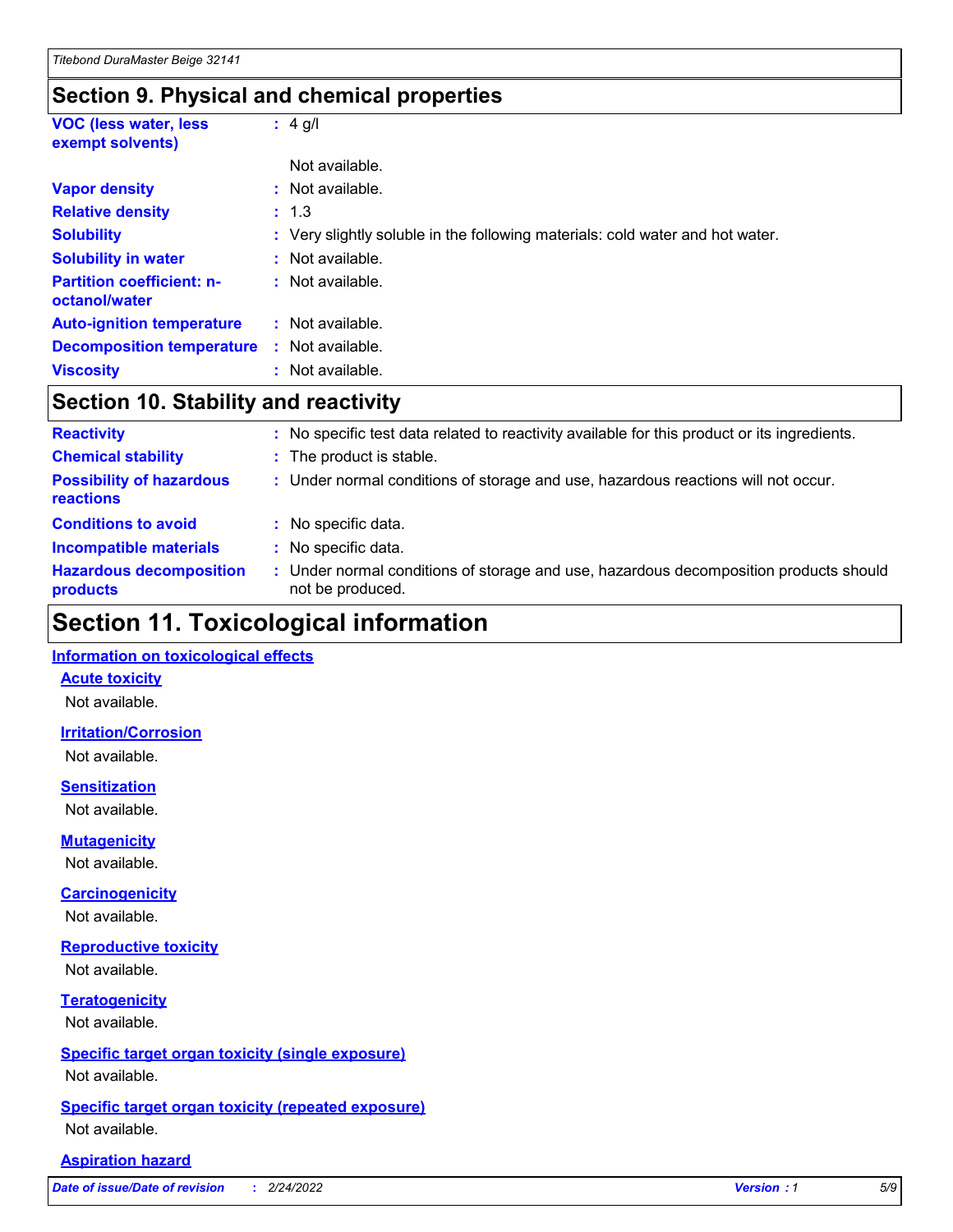# **Section 11. Toxicological information**

| Not available.                                         |                                                                                          |  |
|--------------------------------------------------------|------------------------------------------------------------------------------------------|--|
| <b>Information on the likely</b><br>routes of exposure | : Not available.                                                                         |  |
| <b>Potential acute health effects</b>                  |                                                                                          |  |
| <b>Eye contact</b>                                     | This product may irritate eyes upon contact.<br>÷.                                       |  |
| <b>Inhalation</b>                                      | No known significant effects or critical hazards.                                        |  |
| <b>Skin contact</b>                                    | No known significant effects or critical hazards.<br>t.                                  |  |
| <b>Ingestion</b>                                       | : No known significant effects or critical hazards.                                      |  |
|                                                        | Symptoms related to the physical, chemical and toxicological characteristics             |  |
| <b>Eye contact</b>                                     | : No specific data.                                                                      |  |
| <b>Inhalation</b>                                      | : No specific data.                                                                      |  |
| <b>Skin contact</b>                                    | : No specific data.                                                                      |  |
| <b>Ingestion</b>                                       | : No specific data.                                                                      |  |
|                                                        | Delayed and immediate effects and also chronic effects from short and long term exposure |  |
| <b>Short term exposure</b>                             |                                                                                          |  |
| <b>Potential immediate</b><br>effects                  | : Not available.                                                                         |  |
| <b>Potential delayed effects</b>                       | : Not available.                                                                         |  |
| <b>Long term exposure</b>                              |                                                                                          |  |
| <b>Potential immediate</b><br>effects                  | : Not available.                                                                         |  |
| <b>Potential delayed effects</b>                       | : Not available.                                                                         |  |
| <b>Potential chronic health effects</b>                |                                                                                          |  |
| Not available.                                         |                                                                                          |  |
| <b>General</b>                                         | : No known significant effects or critical hazards.                                      |  |
| <b>Carcinogenicity</b>                                 | No known significant effects or critical hazards.                                        |  |
| <b>Mutagenicity</b>                                    | No known significant effects or critical hazards.<br>t.                                  |  |
| <b>Teratogenicity</b>                                  | No known significant effects or critical hazards.                                        |  |
| <b>Developmental effects</b>                           | No known significant effects or critical hazards.                                        |  |
| <b>Fertility effects</b>                               | No known significant effects or critical hazards.                                        |  |
| <b>Numerical measures of toxicity</b>                  |                                                                                          |  |
| <b>Acute toxicity estimates</b>                        |                                                                                          |  |

Not available.

# **Section 12. Ecological information**

| --- -----------                                         |                                                     |                   |     |
|---------------------------------------------------------|-----------------------------------------------------|-------------------|-----|
| <b>Toxicity</b>                                         |                                                     |                   |     |
| Not available.                                          |                                                     |                   |     |
| <b>Persistence and degradability</b>                    |                                                     |                   |     |
| Not available.                                          |                                                     |                   |     |
| <b>Bioaccumulative potential</b>                        |                                                     |                   |     |
| Not available.                                          |                                                     |                   |     |
| <b>Mobility in soil</b>                                 |                                                     |                   |     |
| <b>Soil/water partition</b><br><b>coefficient (Koc)</b> | $:$ Not available.                                  |                   |     |
| <b>Other adverse effects</b>                            | : No known significant effects or critical hazards. |                   |     |
| <b>Date of issue/Date of revision</b>                   | 2/24/2022                                           | <b>Version: 1</b> | 6/9 |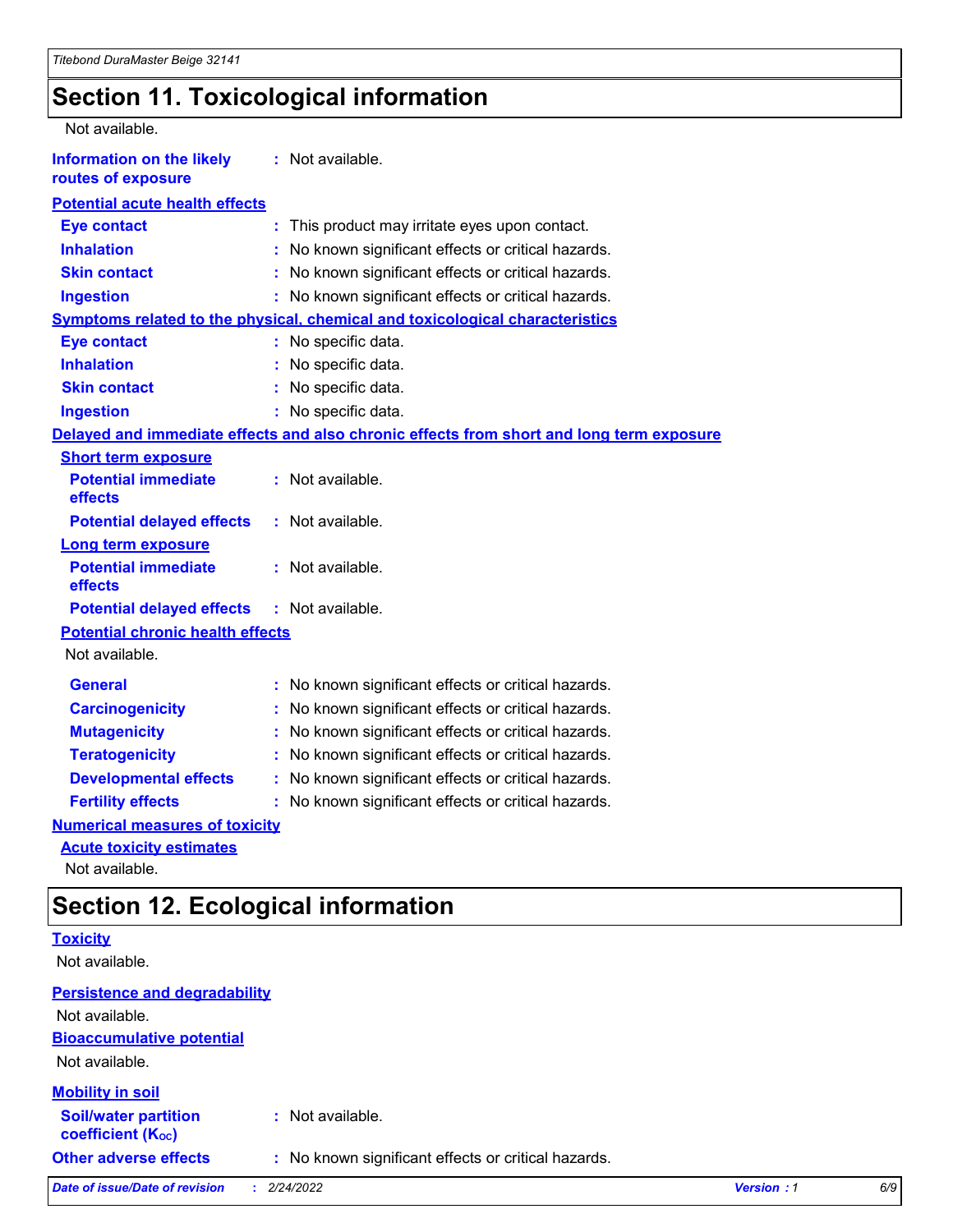# **Section 13. Disposal considerations**

#### **Disposal methods :**

The generation of waste should be avoided or minimized wherever possible. Disposal of this product, solutions and any by-products should at all times comply with the requirements of environmental protection and waste disposal legislation and any regional local authority requirements. Dispose of surplus and non-recyclable products via a licensed waste disposal contractor. Waste should not be disposed of untreated to the sewer unless fully compliant with the requirements of all authorities with jurisdiction. Waste packaging should be recycled. Incineration or landfill should only be considered when recycling is not feasible. This material and its container must be disposed of in a safe way. Empty containers or liners may retain some product residues. Avoid dispersal of spilled material and runoff and contact with soil, waterways, drains and sewers.

# **Section 14. Transport information**

|                                        | <b>DOT</b><br><b>Classification</b> | <b>TDG</b><br><b>Classification</b> | <b>Mexico</b><br><b>Classification</b> | <b>ADR/RID</b>           | <b>IMDG</b>              | <b>IATA</b>                  |
|----------------------------------------|-------------------------------------|-------------------------------------|----------------------------------------|--------------------------|--------------------------|------------------------------|
| <b>UN number</b>                       | Not regulated.                      | Not regulated.                      | Not regulated.                         | Not regulated.           | Not regulated.           | Not regulated.               |
| <b>UN proper</b><br>shipping name      | $\qquad \qquad -$                   |                                     |                                        |                          |                          | $\qquad \qquad \blacksquare$ |
| <b>Transport</b><br>hazard class(es)   | $\overline{\phantom{a}}$            | $\overline{\phantom{a}}$            | $\overline{\phantom{a}}$               | $\overline{\phantom{a}}$ | $\overline{\phantom{a}}$ | $\overline{\phantom{a}}$     |
| <b>Packing group</b>                   |                                     |                                     |                                        | -                        |                          | -                            |
| <b>Environmental</b><br><b>hazards</b> | No.                                 | No.                                 | No.                                    | No.                      | No.                      | No.                          |

# **Section 15. Regulatory information**

#### **U.S. Federal regulations SARA 302/304 Composition/information on ingredients**

No products were found.

#### **SARA 304 RQ :** Not applicable.

### **SARA 311/312**

**Classification :** Not applicable.

#### **Composition/information on ingredients**

No products were found.

# **State regulations**

| <b>Massachusetts</b> | : None of the components are listed. |
|----------------------|--------------------------------------|
| <b>New York</b>      | : None of the components are listed. |
| <b>New Jersey</b>    | : None of the components are listed. |
| Pennsylvania         | : None of the components are listed. |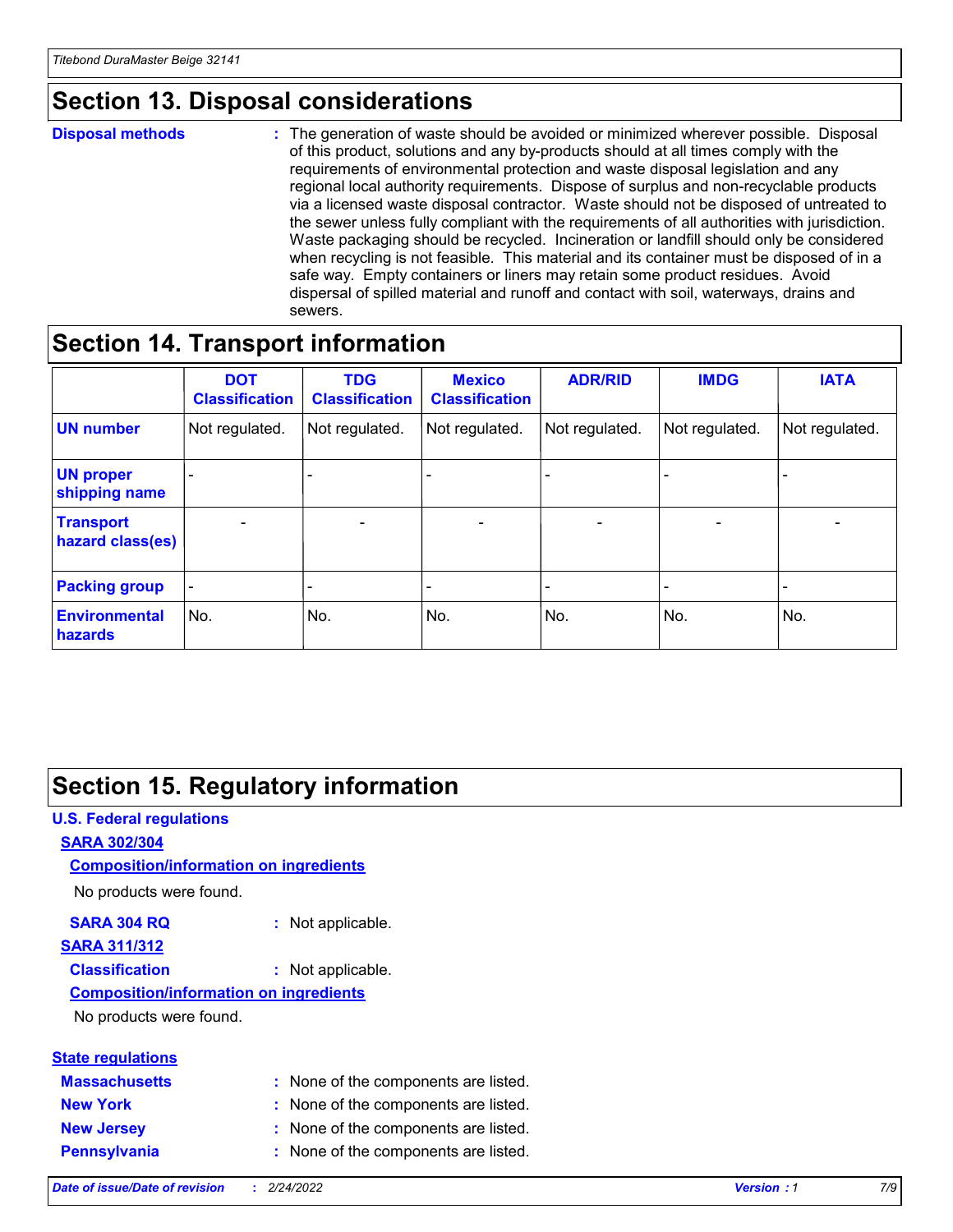# **Section 15. Regulatory information**

#### **California Prop. 65**

This product does not require a Safe Harbor warning under California Prop. 65.

#### **International regulations**

**Chemical Weapon Convention List Schedules I, II & III Chemicals**

Not listed.

#### **Montreal Protocol**

Not listed.

**Stockholm Convention on Persistent Organic Pollutants** Not listed.

**UNECE Aarhus Protocol on POPs and Heavy Metals**

Not listed.

#### **Inventory list**

**China :** Not determined.

**United States TSCA 8(b) inventory**

**:** All components are active or exempted.

# **Section 16. Other information**

**Hazardous Material Information System (U.S.A.)**



**Caution: HMIS® ratings are based on a 0-4 rating scale, with 0 representing minimal hazards or risks, and 4 representing significant hazards or risks. Although HMIS® ratings and the associated label are not required on SDSs or products leaving a facility under 29 CFR 1910.1200, the preparer may choose to provide them. HMIS® ratings are to be used with a fully implemented HMIS® program. HMIS® is a registered trademark and service mark of the American Coatings Association, Inc.**

**The customer is responsible for determining the PPE code for this material. For more information on HMIS® Personal Protective Equipment (PPE) codes, consult the HMIS® Implementation Manual.**

#### **National Fire Protection Association (U.S.A.)**



**Reprinted with permission from NFPA 704-2001, Identification of the Hazards of Materials for Emergency Response Copyright ©1997, National Fire Protection Association, Quincy, MA 02269. This reprinted material is not the complete and official position of the National Fire Protection Association, on the referenced subject which is represented only by the standard in its entirety.**

**Copyright ©2001, National Fire Protection Association, Quincy, MA 02269. This warning system is intended to be interpreted and applied only by properly trained individuals to identify fire, health and reactivity hazards of chemicals. The user is referred to certain limited number of chemicals with recommended classifications in NFPA 49 and NFPA 325, which would be used as a guideline only. Whether the chemicals are classified by NFPA or not, anyone using the 704 systems to classify chemicals does so at their own risk.**

#### **Procedure used to derive the classification**